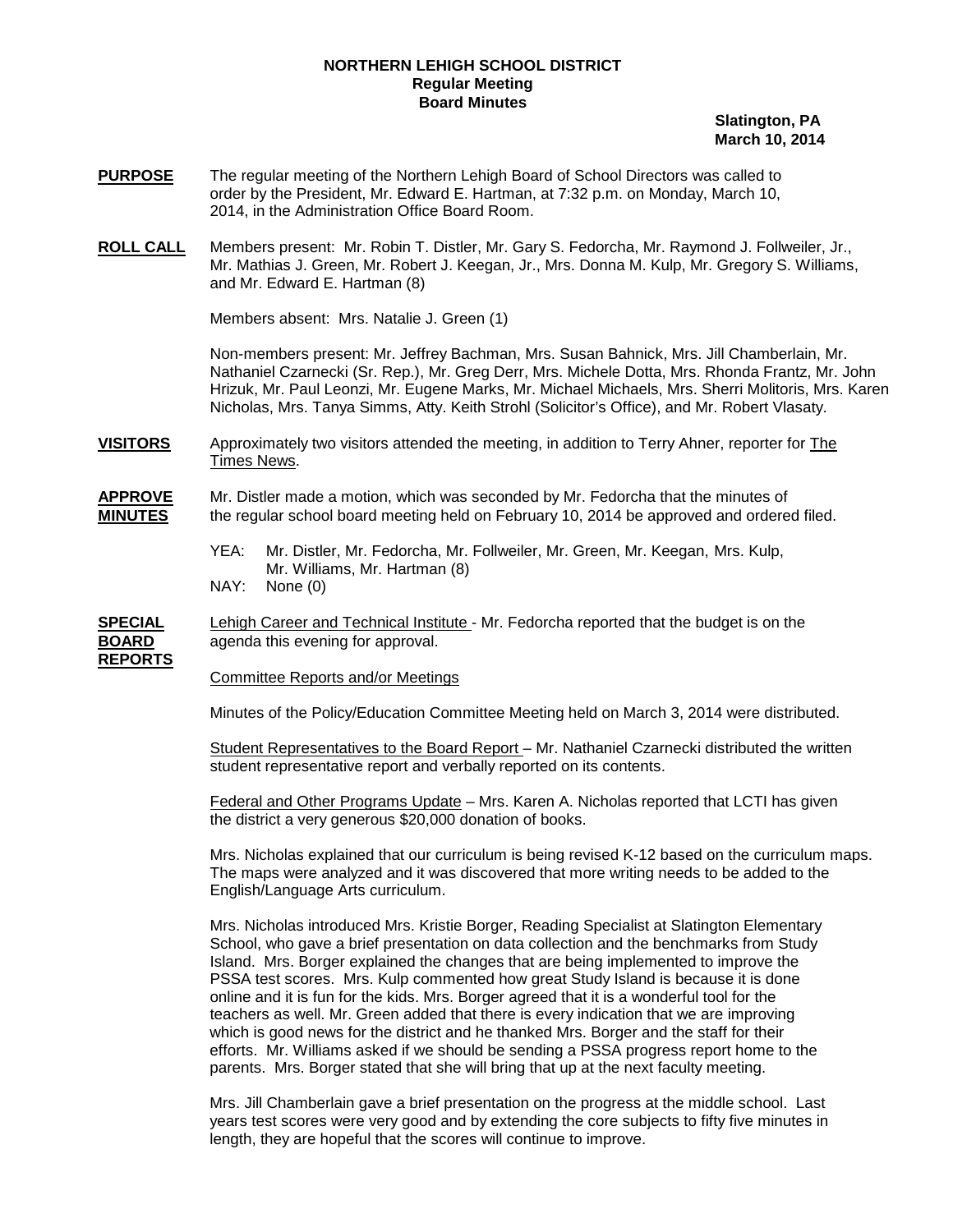**SPECIAL** Mrs. Nicholas introduced Mrs. Tanya Simms. Mrs. Simms reported that due to the weather delays **BOARD** and closings, most of the benchmark testings did not occur and the Keystone exams were **REPORTS** administered shortly after the winter break. Mrs. Simms reported on the changes that were made **(cont.)** to the curriculum in math, biology and literature to improve test scores. In addition, there are many faculty and administrative teams that create schoolwide positive awareness.

> Business Manager's Report - Mrs. Frantz reported that the state auditors are here auditing the years 2010-2011 and 2011-2012. They are expected to be here another three to four weeks. Mrs. Frantz reported that the LCTI and CLIU budgets are on the agenda for approval this evening.

Mrs. Frantz stated that at the board seats are a few pages from the PSBA overview of the governor's budget. Mrs. Frantz briefly described the new Ready to Learn Block grant. Mrs. Molitoris added that while it looks good on paper, this grant is hinging on the governor's pension reform plan. In addition, if the governor does not get this reform, the Accountability Block grant may not be funded because there is no line item in his budget for that grant.

Mrs. Molitoris pointed out that PlanCon is being level funded again. Northern Lehigh has been approved through Part G but it could be three years before we receive any reimbursement. As of March  $1<sup>st</sup>$ , we are owed approximately \$352,000.00.

Mrs. Molitoris reported that we are \$1 million short in the 2014-2015 budget even with the proposed 2.8% tax increase. The budget is still a working document. Staffing issues are being addressed and the benefit costs are not firm. Mrs. Molitoris added that we will likely use some fund balance to offset the \$600,000 PSERS increase. Mrs. Molitoris added that if we do receive the Ready to Learn Block grant, \$271,000 can be put towards the deficit. Mrs. Molitoris and Mrs. Frantz added that they should have firmer numbers next month.

Mrs. Molitoris reported that she has a copy of the Slatington Public Library's annual report available for review.

Mrs. Molitoris asked Mrs. Susan Bahnick to introduce her new intern. Mrs. Bahnick introduced Nicki Micheline as her intern from Cedar Crest College who will be here until the end of the month.

Superintendent's Report - Mr. Michaels reported that he met with the senior class officers and he recommends that we lock in Friday, June 13, 2014 as the graduation date. Even if we have more snow days, there are contingencies in place to make sure the seniors have 180 days. Mr. Michaels added that on the agenda this evening, is approval for a change in the calendar allowing the Monday after Easter to be utilized as a possible snow make-up day. Mrs. Kulp verified that day would only be utilized if we have one more snow day.

Mr. Michaels thanked Mrs. Michele Dotta and the Special Education team for a great job during the compliance audit last week. A written report from the state is expected in the next six to nine weeks.

Mr. Michaels thanked Mr. Bachman and Mr. Marks for becoming certified non-violent crisis intervention trainers. Now that they are trained, we no longer have to contract with an outside party to train our teachers, which saves the district money.

Mr. Hartman reported that an executive session was held prior to tonight's meeting to discuss personnel issues.

**PERSONNEL** Mr. Fedorcha made a motion, which was seconded by Mr. Follweiler, that the Board of Education approves the following personnel items:

Administrative Approve to administratively transfer Diana Beltran to the position of acting middle school Transfer Non- administrative secretary at the starting administrative secretary amount of \$30,000 per year as Instructional outlined in the 2013-2017 Clerical Salary and Benefit Agreement. She will receive a prorated<br>D. Beltran amount of pay effective February 10, 2014 and will continue until return of full time employee amount of pay effective February 10, 2014 and will continue until return of full time employee from a medical leave of absence.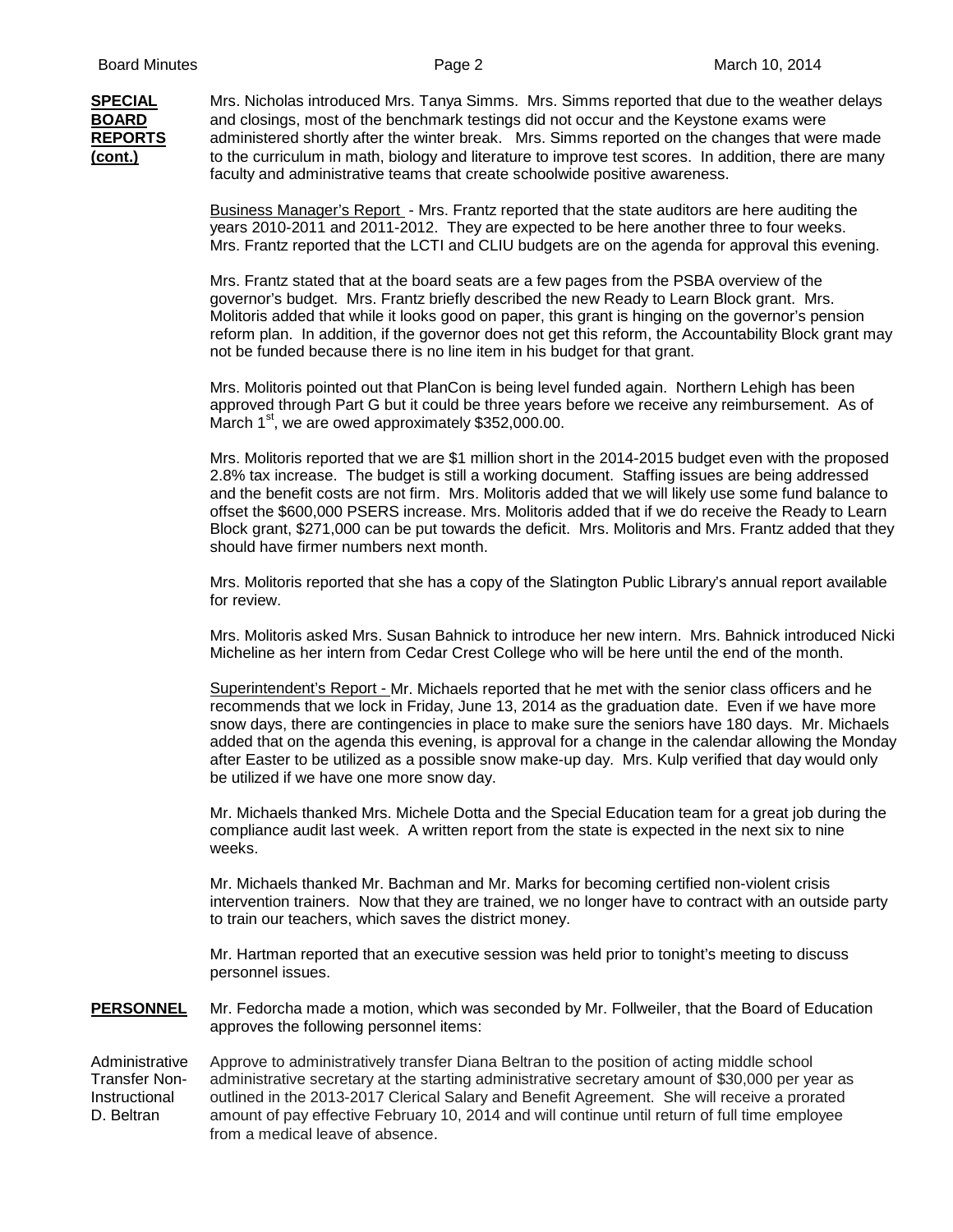| <b>PERSONNEL</b><br><u>(cont.)</u>                 |                                                                                                                                                                                                                                                                                               |  |
|----------------------------------------------------|-----------------------------------------------------------------------------------------------------------------------------------------------------------------------------------------------------------------------------------------------------------------------------------------------|--|
| Appointment<br>Non-Instruct-<br>ional<br>K. Ruland | <b>Kimberly Ruland</b><br>Assignment: High School Cook's Helper replacing Dima Hanna who resigned<br>\$9.00 Per Hour/4.0 Hours Per Day/5 Days Per Week up to 180<br>Salary:<br>Student Days per year plus additional cleaning days as needed<br>(2013-2017 Educational Support Personnel CBA) |  |
|                                                    | Effective:<br>March 11, 2014<br>*60 Day probationary period ending May 9, 2014                                                                                                                                                                                                                |  |
| <b>Unpaid Leave</b>                                | Approve an unpaid leave of absence for employee #4230 effective December 13, 2013. She<br>plans to return to her current position upon medical release from her physician.                                                                                                                    |  |
| Salary<br>Adjustments                              | Acknowledge the following teacher who has completed the requirements per the<br>Collective Bargaining Agreement that would entitle them to a salary increase for the second half of<br>the 2013-2014 school year:                                                                             |  |
|                                                    | Lori Middaugh<br>From:<br>Step 7B+24<br>Step 7M<br>To:                                                                                                                                                                                                                                        |  |
| Substitute-<br>Instructional                       | Approve the following substitute teacher for the 2013-2014 school year at the 2013-2014<br>substitute teacher rates as approved on the Supplementary Personnel Salary Schedule:                                                                                                               |  |
|                                                    | Kristin Wessner* - Elementary Pre-K-4 and Special Education Pre-K-8<br>*Pending Verification of Missing Personnel File Items                                                                                                                                                                  |  |
|                                                    | Mr. Distler, Mr. Fedorcha, Mr. Follweiler, Mr. Green, Mr. Keegan, Mrs. Kulp,<br>YEA:<br>Mr. Williams, Mr. Hartman (8)<br>NAY:<br>None $(0)$                                                                                                                                                   |  |
| <b>POLICY</b>                                      | Mrs. Kulp made a motion, which was seconded by Mr. Williams, that the Board of Education<br>approves the following policy item:                                                                                                                                                               |  |
| <b>Board Policy</b><br>First<br>Reading            | Approve school board policy #005 - Local Board Procedures - Organization, as presented<br>after first reading.                                                                                                                                                                                |  |
| Homebound<br>Instruction                           | It is recommended that the Board of Education grant homebound instruction for a $6th$ grade<br>student, Student No. 2090119, for five hours per week, effective February 18, 2014 and<br>continuing for an indefinite amount of time.                                                         |  |
| <b>Field Trips</b><br><b>Senior Class</b>          | Senior Class Trip - High School - Hershey Park - Hershey, PA - June 2, 2014 - Funded<br>by Class of 2014.                                                                                                                                                                                     |  |
|                                                    | YEA:<br>Mr. Distler, Mr. Fedorcha, Mr. Follweiler, Mr. Green, Mr. Keegan, Mrs. Kulp,<br>Mr. Williams, Mr. Hartman (8)                                                                                                                                                                         |  |
|                                                    | NAY:<br>None $(0)$                                                                                                                                                                                                                                                                            |  |
| <b>CONFER-</b><br><b>ENCES</b>                     | Mr. Follweiler made a motion, which was seconded by Mr. Fedorcha, that the Board of<br>Education approves the following conferences:                                                                                                                                                          |  |
|                                                    | Allison Chruscial - PA Excellence in eLearning Forum - March 12-14, 2014 - Valley Forge,<br>PA-Meals: \$25.00 - Total Approximate Cost: \$25.00 - Registration and Overnight<br>Accommodations are Complimentary. Funding: Assistant Superintendent Budget                                    |  |
|                                                    | Karen Nicholas - PA Excellence in eLearning Forum - March 12-14, 2014 - Valley Forge,<br>PA-Meals: \$25.00; Mileage - \$39.12 - Total Approximate Cost: \$64.12 - Registration and<br>Overnight Accommodations are Complimentary. Funding: Assistant Superintendent Budget                    |  |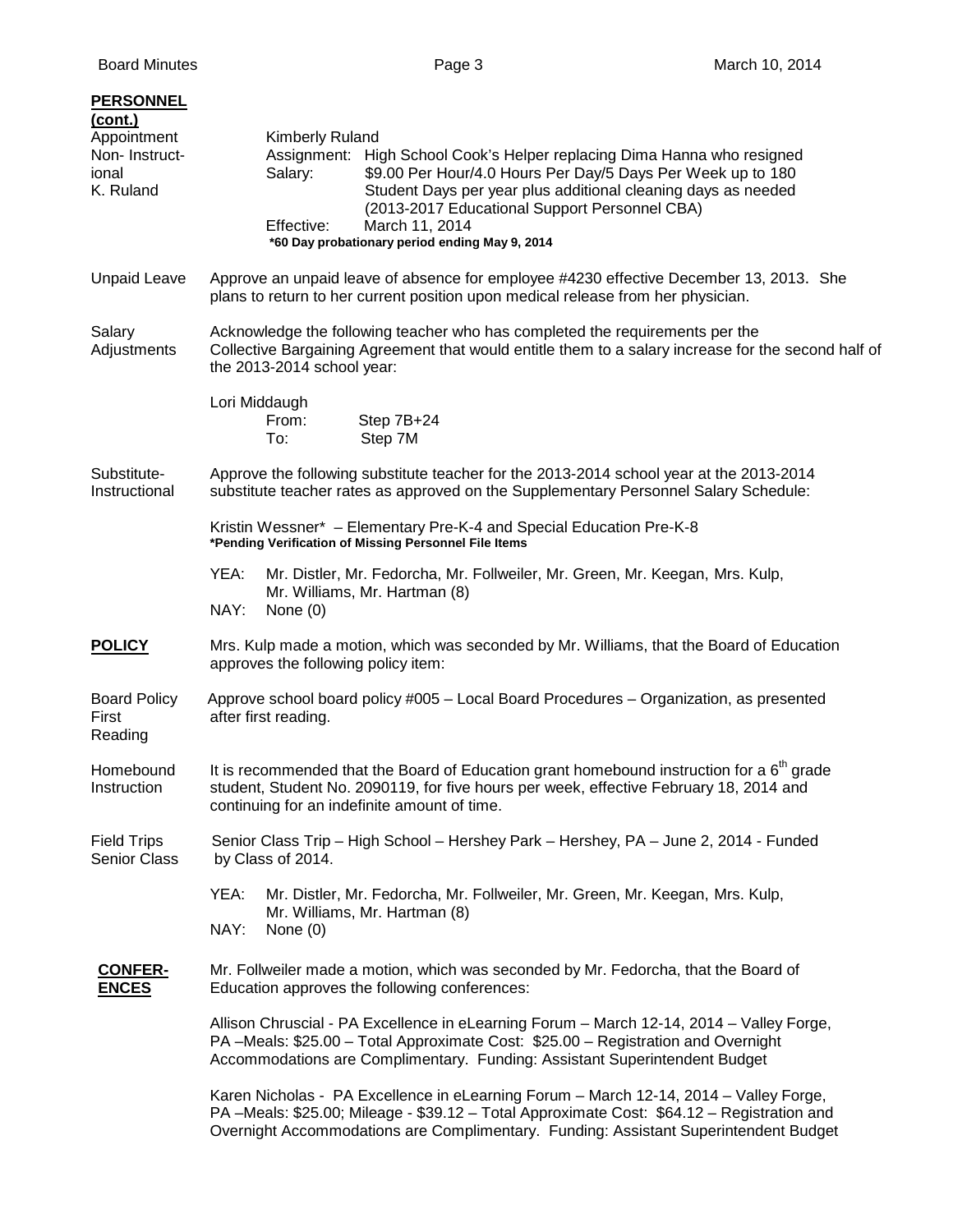| <b>Board Minutes</b>                                                    | Page 4                                                                                                                                                                                                                                                                                                                                                                                                                                                                                                                                                                                                                                                                                                                                                                                                                                                                                                                               | March 10, 2014 |
|-------------------------------------------------------------------------|--------------------------------------------------------------------------------------------------------------------------------------------------------------------------------------------------------------------------------------------------------------------------------------------------------------------------------------------------------------------------------------------------------------------------------------------------------------------------------------------------------------------------------------------------------------------------------------------------------------------------------------------------------------------------------------------------------------------------------------------------------------------------------------------------------------------------------------------------------------------------------------------------------------------------------------|----------------|
| <b>CONFER-</b><br><b>ENCES</b><br>(cont.)                               | Tanya Simms - PA Excellence in eLearning Forum - March 12-14, 2014 - Valley Forge, PA<br>-Meals: \$25.00 - Total Approximate Cost: \$25.00 - Registration and Overnight<br>Accommodations are Complimentary. Funding: Assistant Superintendent Budget                                                                                                                                                                                                                                                                                                                                                                                                                                                                                                                                                                                                                                                                                |                |
|                                                                         | YEA:<br>Mr. Distler, Mr. Fedorcha, Mr. Follweiler, Mr. Green, Mr. Keegan, Mrs. Kulp,<br>Mr. Williams, Mr. Hartman (8)<br>NAY:<br>None $(0)$                                                                                                                                                                                                                                                                                                                                                                                                                                                                                                                                                                                                                                                                                                                                                                                          |                |
| <b>CURRIC-</b><br><u>ULUM AND</u><br><b>INSTRUC-</b>                    | Mr. Follweiler made a motion, which was seconded by Mr. Keegan, that the Board of Education<br>approves the following curriculum and instruction item:                                                                                                                                                                                                                                                                                                                                                                                                                                                                                                                                                                                                                                                                                                                                                                               |                |
| TION<br>Snow Make-<br>Up Day<br>April 21,2014                           | Allow Administration to utilize Monday, April 21, 2014 as a snow make up day in the event one<br>more snow day is needed due to school closing between now and April 17, 2014.                                                                                                                                                                                                                                                                                                                                                                                                                                                                                                                                                                                                                                                                                                                                                       |                |
|                                                                         | YEA:<br>Mr. Distler, Mr. Fedorcha, Mr. Follweiler, Mr. Green, Mr. Keegan, Mrs. Kulp,<br>Mr. Williams, Mr. Hartman (8)<br>NAY:<br>None $(0)$                                                                                                                                                                                                                                                                                                                                                                                                                                                                                                                                                                                                                                                                                                                                                                                          |                |
| <b>FINANCIAL</b>                                                        | Mr. Fedorcha requested that he be able to clarify the Lehigh Career & Technical Institute 2014-<br>2015 budget. Mr. Fedorcha explained that the general fund portion of the budget is an increase<br>of \$7,646, but we have also increased the number of students attending. The Academic Center<br>budget has increased 6.86% overall, but our portion has decreased over last year because it is<br>based on a five year average and we still owe a portion for our students that attended in the<br>past, even though we no longer send students to the academic center. The amount we owe is<br>decreasing and will only increase if we decide in the future to send students. Mr. Green thanked<br>Mr. Fedorcha for explaining the budget and he cautioned that he gets concerned when he sees<br>budgets being raised 6% when the school district is working with a budget shortfall and can only<br>have 1-2% tax increases. |                |
|                                                                         | Mr. Keegan asked that item D under Financial be voted on separately. Mr. Fedorcha made a<br>motion, which was seconded by Mr. Williams to approve the following Financial items:                                                                                                                                                                                                                                                                                                                                                                                                                                                                                                                                                                                                                                                                                                                                                     |                |
| Financial<br>Reports                                                    | General Fund Account months of January and February<br>NLMS Student Activities Account month of December<br>NLHS Student Activities and Scholarship Account month of December                                                                                                                                                                                                                                                                                                                                                                                                                                                                                                                                                                                                                                                                                                                                                        |                |
| List of<br><b>Bills</b>                                                 | Approve the Following List of Bills:<br>General Fund months of February and March<br>Refreshment Stand month of February<br>Cafeteria Fund month of February                                                                                                                                                                                                                                                                                                                                                                                                                                                                                                                                                                                                                                                                                                                                                                         |                |
| Lehigh Career<br>& Technical<br>Institute<br>2014-2015<br><b>Budget</b> | Approve a resolution regarding the Lehigh Career & Technical Institute general fund budget and<br>Academic Center expenditures for the 2014-2015 school year. The general fund budget total<br>is \$24,298,100.00, an increase of \$699,200 or 2.96%. Northern Lehigh School District's portion<br>of the 2014-2015 general fund budget is \$906,036.89, an increase of \$7,646.88. The<br>expenditures for the Academic Center budget for the period of July 1, 2014 through June 30,<br>2015 total \$1,454,880.00, an increase of \$93,371.00 or 6.86%. Northern Lehigh School<br>District's portion is \$22,076, a decrease of \$9,743.00. A copy of the budget was distributed to<br>board members with the agenda.                                                                                                                                                                                                              |                |
| Renewal<br>Verizon<br>Wireless                                          | Approve the renewal of our cellular phone service agreement with Verizon Wireless for two (2)<br>phone lines to be used by our maintenance department and one line each for the Superintendent<br>and Athletic Director at a total cost of \$238.60 per month. This is a month to month agreement<br>and there are no cancellation fees if the agreement is terminated early.                                                                                                                                                                                                                                                                                                                                                                                                                                                                                                                                                        |                |
| PenTeleData<br>3 Yr Service<br>Agreement                                | Approve entering into a three (3) year Service Agreement with PenTeleData for T1 connectivity<br>between Slatington Elementary School and Peters Elementary School in the amount of<br>\$250.00 per month. This telecommunications line is for telephone connectivity only.                                                                                                                                                                                                                                                                                                                                                                                                                                                                                                                                                                                                                                                          |                |